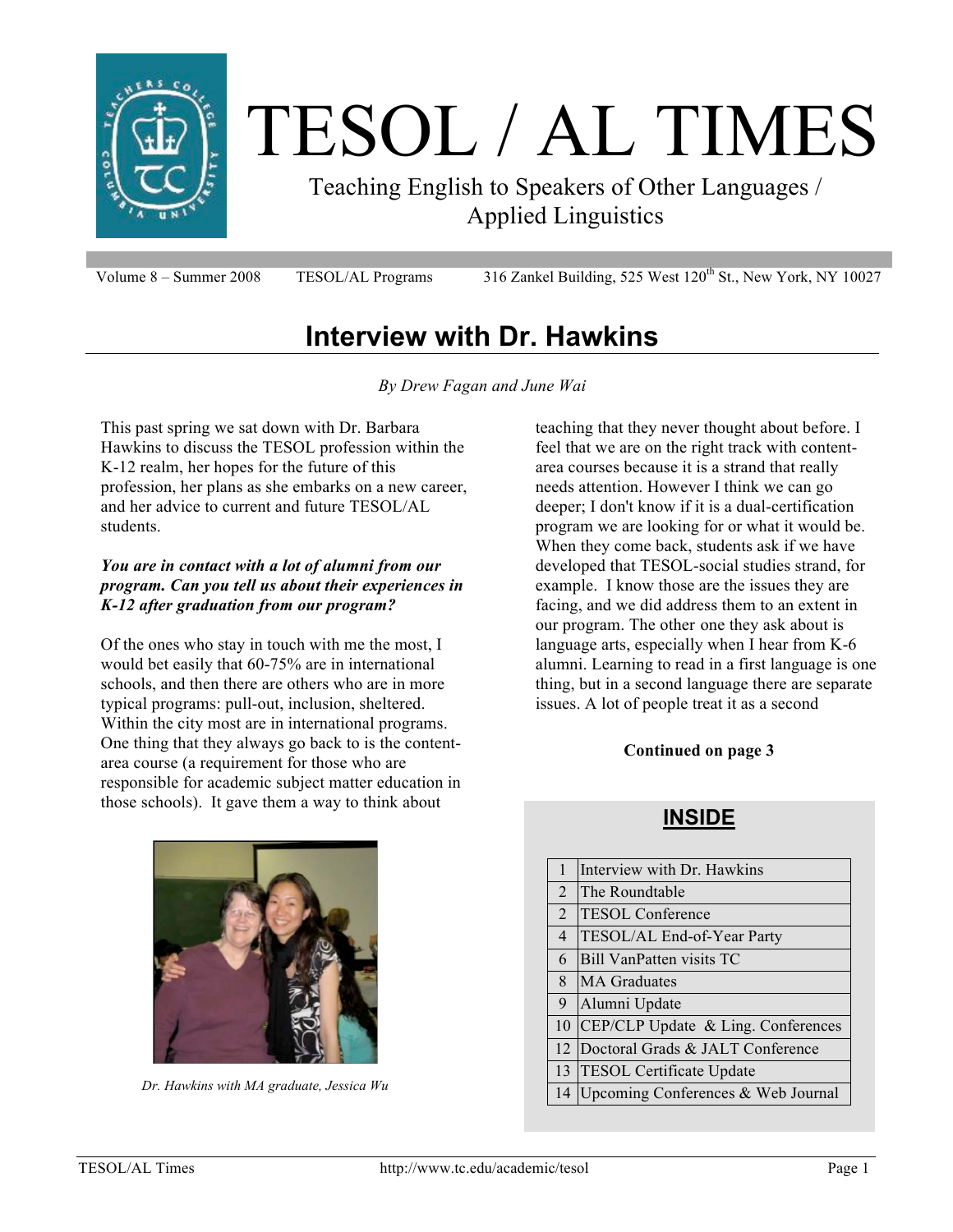# **The Roundtable Expanding our Community**

*By Steven Mercier*

Implicit in the name "Roundtable" is a sense of community, much more so than in a name like "OblongTable." This past year, our group's focus was on strengthening the bonds of TC's TESOL/AL community, and simultaneously reaching out to the world beyond TC.

Continuing in the Roundtable tradition of potluck dinners, doctoral students Rebekah Johnson and Ruhma Choudhury shared with us their stimulating research in conversation analysis and TESOL policies in Bangladesh, respectively. Monika Ekiert presented a workshop on APA formatting, which proved popular with students from multiple outside departments.

For certain, I would be remiss if I did not mention the entirely original and phenomenal events organized by this year's new crop of Roundtable officers. Justin Kaley set up a Book Swap event at which TESOL/AL students old and new were able to talk shop and perform a number of successful transactions. Seeing the need to extend our community beyond the TC campus, Bob Bathrick hosted a "Spring Respite" gathering at his home, which all in attendance agreed was a blast. Finally, in what was perhaps our most well-attended on-campus session this year, Valerie Kelemen, TC alumna and presently a Senior Developmental Editor at McGraw-Hill, spoke with current students about employment in the publishing industry. This grand-slam event was organized start-tofinish by Roundtable officer LaNysha Adams.

Future plans include inviting other guest speakers from outside TC – perhaps even consular officers from countries seeking EFL teachers – and an increased web presence. We sincerely hope you'll join us for our next event.



*LaNysha Adams and Justin Kaley. Two members of the 2007-2008 Roundtable Committee*

# **Learning By Sharing: TESOL in NYC**

*By Adrienne Wai Man Lew*

From April 2 to April 5, 2008, the City was filled with enthusiastic practitioners, academics, and researchers coming from every region of the globe for the 42<sup>nd</sup> TESOL Convention. Leveraging this opportunity, students, alumni, and faculty members of the TESOL/Applied Linguistics program united to exchange insights, best practices, and expertise with members of the audience under the theme of "Worlds of TESOL: Building Communities of Practice, Inquiry, and Creativity."

The occasion turned out to be a mecca for interactive learning and self-reflection. For those current students (e.g., Emily Donbeck, Rebekah Johnson, Christine Jacknik, Drew Fagan, and Ji Hyun Kim) who co-presented with faculty, including Dr. Barbara Hruska, Dr. Barbara Hawkins, and Dr. ZhaoHong Han. we were inspired by not only their grasp of the state-of-the-art in the field, but also their impeccable techniques in giving professional presentations. For those who hosted individual sessions (e.g., Kristen di Gennaro, Monika Ekiert, Phil Choong, and Eun-Young Kwon), it was a rejuvenating experience to share thoughts and findings and to hear feedback from a highly responsive audience. Dr. Hansun Waring and Dr. Howard Williams presented as well, further contributing to research and providing thoughtprovoking content. For those who have graduated and taken on their own practice (e.g., Christopher Stillwell and Gabrielle Kahn), it was self-educational to give personal testimony to the TESOL community as to how theory and pedagogy could be linked in the language classroom.

Ultimately, the event also created a meeting point at which we could catch up with old friends such as TC alumni and get to know those newly admitted to our program, thanks to the sponsorship of our department for the evening gathering at Social on April 3, 2008.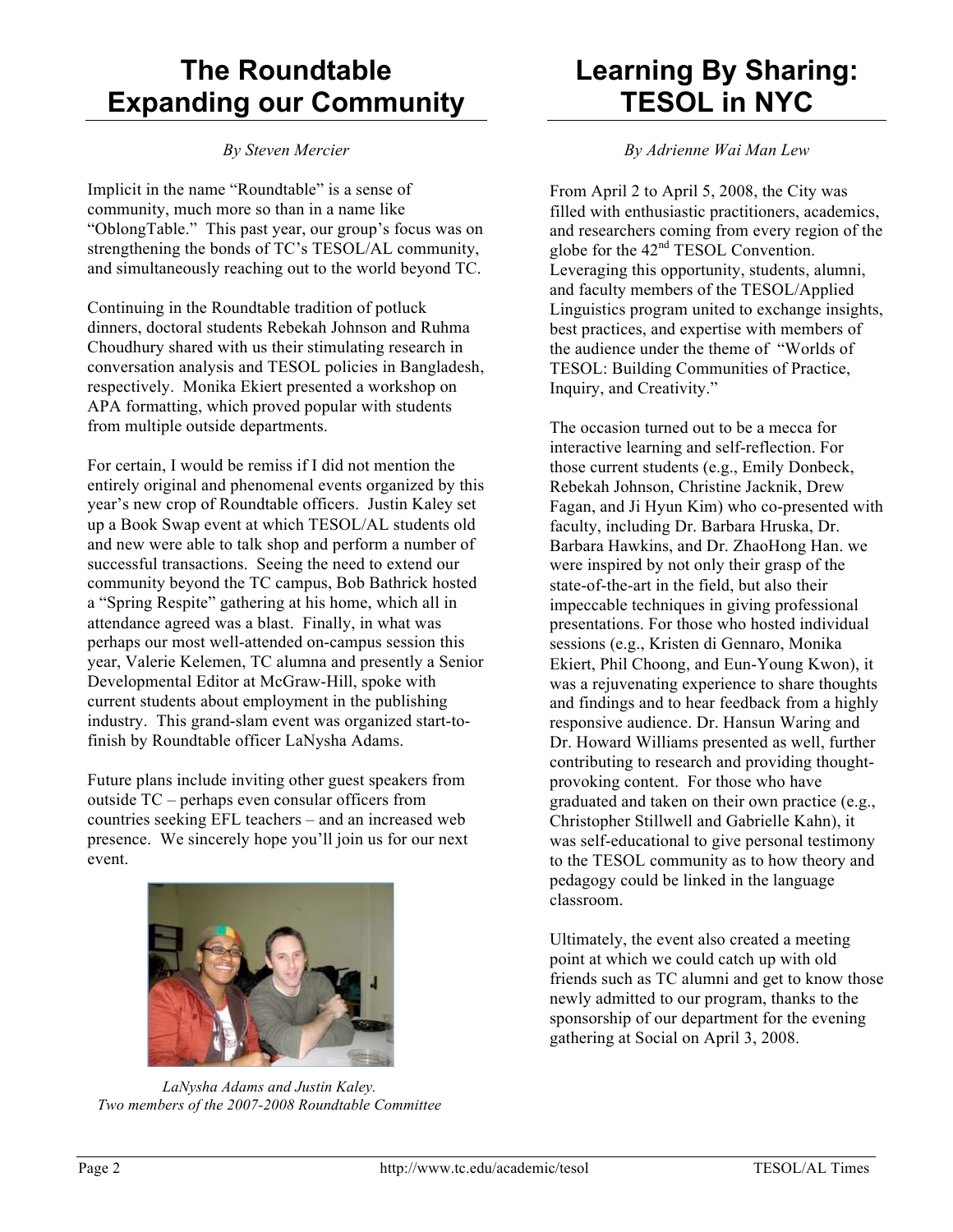#### **Continued from page 1**

language issue or a reading issue, but in fact it is a combination of both. Many alumni wished that they had had more opportunities to do that here. I've had many conversations with alumni about students with interrupted formal education (SIFE). These students arrive in classes, such as 9th grade, and their formal education has been interrupted because of travel, which is the usual case because they go back and forth between their native country and the US. There are not only gaps but also mismatches in the systems, so you have kids in 9th grade who are not really proficient in reading or writing or even math. The question is what do we do with them because you are supposed to be teaching a 9th-grade curriculum, but the SIFE students are there - I think that is an area for fruitful cross-fertilization with people working in the area of literacy at TC and people in TESOL. I think it is a lack in the TESOL field, but it is also a lack in the K-12 setting in general.

#### *Do you believe that it is a direction that would be important for the TESOL field to forge ahead in?*

Definitely. It's a wide-open area. I think we know very little about it. We know lots of things that they can't do, but we don't know what they can do.

#### *It sounds like it could be a good dissertation.*

It could be a bundle of dissertations. We haven't even scratched the surface of that yet



*Dr. Hawkins and MA students*

#### *Do you see the TESOL field as a whole gradually moving towards more of a K-12 centered focus, or is that not possible?*

I don't think that it has to be its only focus, but frankly it still feels very lonely. I still don't think that programs dealing with K-12 are thriving, especially in terms of research. There are many prescriptive elements in credential programs where people are told to do things this way or that way, but nobody is standing back and questioning those practices; a lot of them are just responding to testing situations. So the long-term research that goes into depth still doesn't reflect where we need to be with that. But that doesn't mean that I think adult and international education are not equally important. As an interest and an area, I think there is a lot of potential for growth in K-12. I don't think it is necessarily considered nearly as big as adult ed. or international ed. (especially international given the influence of globalization) but I would love to see it developed more deeply, more thoughtfully.

#### *In the job that you are going to, you will be doing a lot of research. Tell us more about that.*

I will be working in the educational research division of Pearson, and specifically I will be working with Learning Teams. You can go online and type "learning teams + Pearson" to find out more about it. Essentially it goes back to Gallimore and Stigler's development of Lesson Lab when they first started after working on the Third International Math and Science Study. Pearson has taken and developed that model and is engaged in school reform based on it, although it is not identical to either Lesson Study or Lesson Lab. One of the big ideas is that to be successful, reform cannot be top-down. It draws heavily on Tharp and Gallimore's 1988 book *Rousing Minds to Life* and their notions about learning throughout the school system, whether it is from teachers to administrators or vice versa. There has to be a discussion that involves people in terms of what is going on, what it means to teach, and what it means to be successful. The learning teams are teams of teachers in the schools who have decided to work to

#### **Continued on page 11**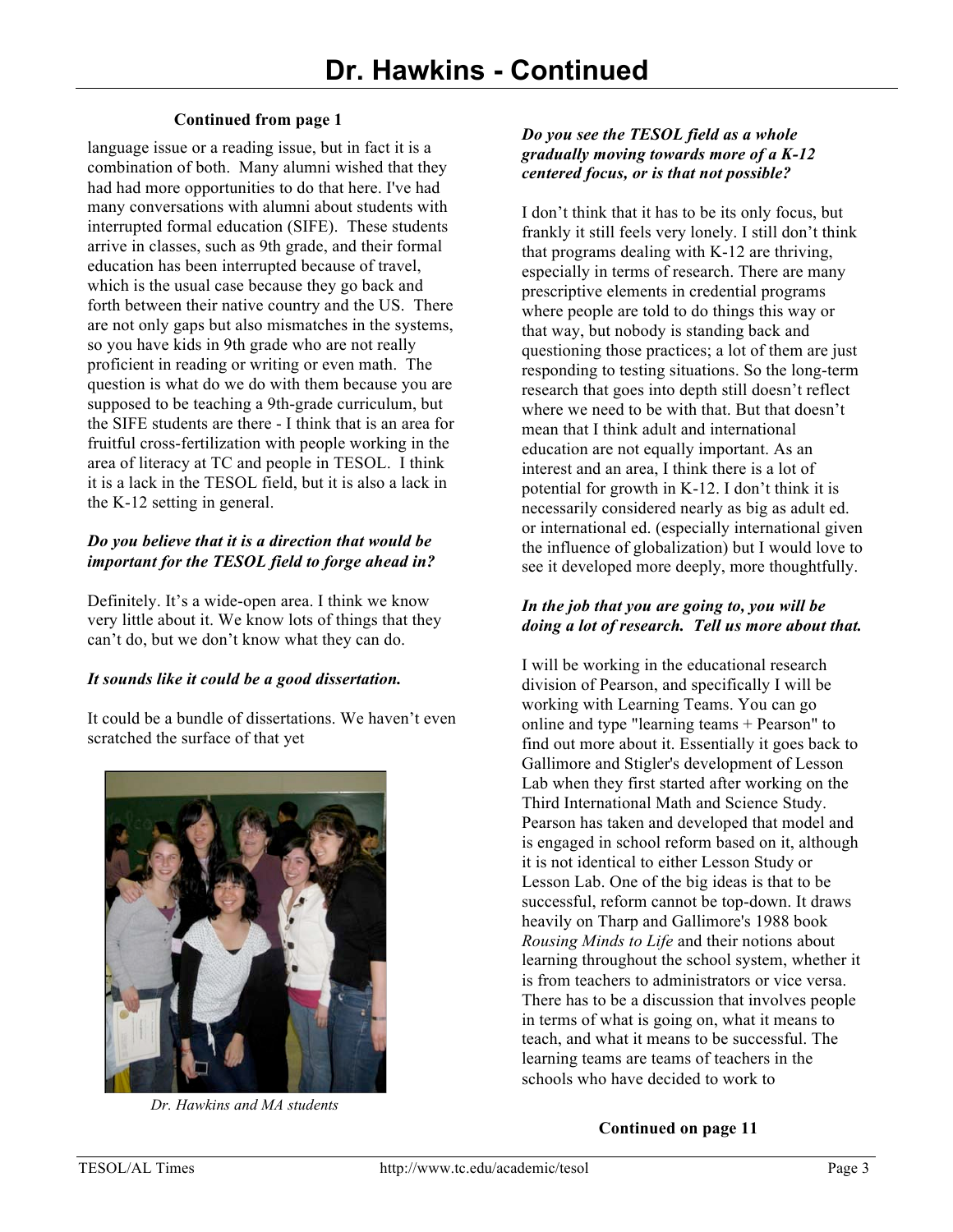

*Elizabeth Reddington accepts the APPLE Award.*



*Lucy Portugal, Lan Ngo, and Susan Goldstein accept the Fanselow Award*



*Tara Tarpey & Drew Fagan, our department Program Assistants*

#### *By Jessica Horstmann*

If wiv lơn n $\Lambda$ θ**i**n **c**ls ðis yir **ir** iz ðæt Dakt $\sigma$  Wilyəmz mekz  $\Lambda$  min  $\gamma$ græm $\gamma$  triy  $\Lambda$  miyn fən $\epsilon$ rək trænskr $\psi$ [ən ænd ən ivən miyn $\gamma$  spr $\epsilon d$ /\*. But we have learned something more, as was evidenced at the end-ofthe-year party on May 9, 2008. Dr. Purpura announced that TESOL/AL students this year have given over 25 presentations at national and international conferences and that doctoral student Rebekah Johnson was recently honored with the Dean's Grant for her dissertation research.

Although many came for the food and wine, the same were surely eager for the announcement of the less-than-edible, but nonetheless coveted APPLE Award, which is given yearly to both a TESOL and an AL student in recognition of an outstanding M.A. Essay or Research Paper. Unwilling that the significance of the moment go unnoticed, Dr. Purpura asked Dr. Williams just how prestigious this award is: "How prestigious?" Dr. Williams repeated, "Very prestigious."

Indeed. Let us, then, extend our sincerest congratulations to this year's winners, Elizabeth Reddington and Adrienne Wai Man Lew*.* Elizabeth Reddington, an AL graduate, submitted a paper on "Native Speaker Response to Non-Native Accents", and Adrienne Wai Man Lew, a TESOL graduate, wrote on "Processing Instruction and Second Language Grammar Instruction." As a reward, both winners will be adding The Cambridge Encyclopedia of the English Language to their summer reading lists.

The winners of the Fanselow Award were also announced. This award is given to the TESOL student or students who submit a project demonstrating "Fanselovian qualities," that is, an idea which is not only solidly based in an understanding of language teaching and research, but is also creative and original in nature. This year's award went to Susan Goldstein, Esther Chin, Lucy Portugal, Lan Ngo, and Karena Mortimer for a unit plan entitled "Putting the Pieces Together: An Introduction to Document Based Questions (DBQs)." Emily Donbeck and Suzannah Taylor were the runners-up.

Students were not the only award recipients this year, however. A surprise award was presented by the Fanselow Award winners to a professor known for her compassion and dedication to both her work and her students. Dr. Hawkins will be leaving Teachers College this summer to join Pearson Education. She will certainly be missed, as will Dr. Park, who has accepted a position at a testing center in Korea. The departure of these important advisers, colleagues, and friends, made this final party, like those prior and yet to come, a bittersweet one. Tree that.

\* *TRANSLATION: If we've learned anything this year it is that Dr. Williams makes a mean grammar tree, a mean phonetic transcription, and an even meaner spread.*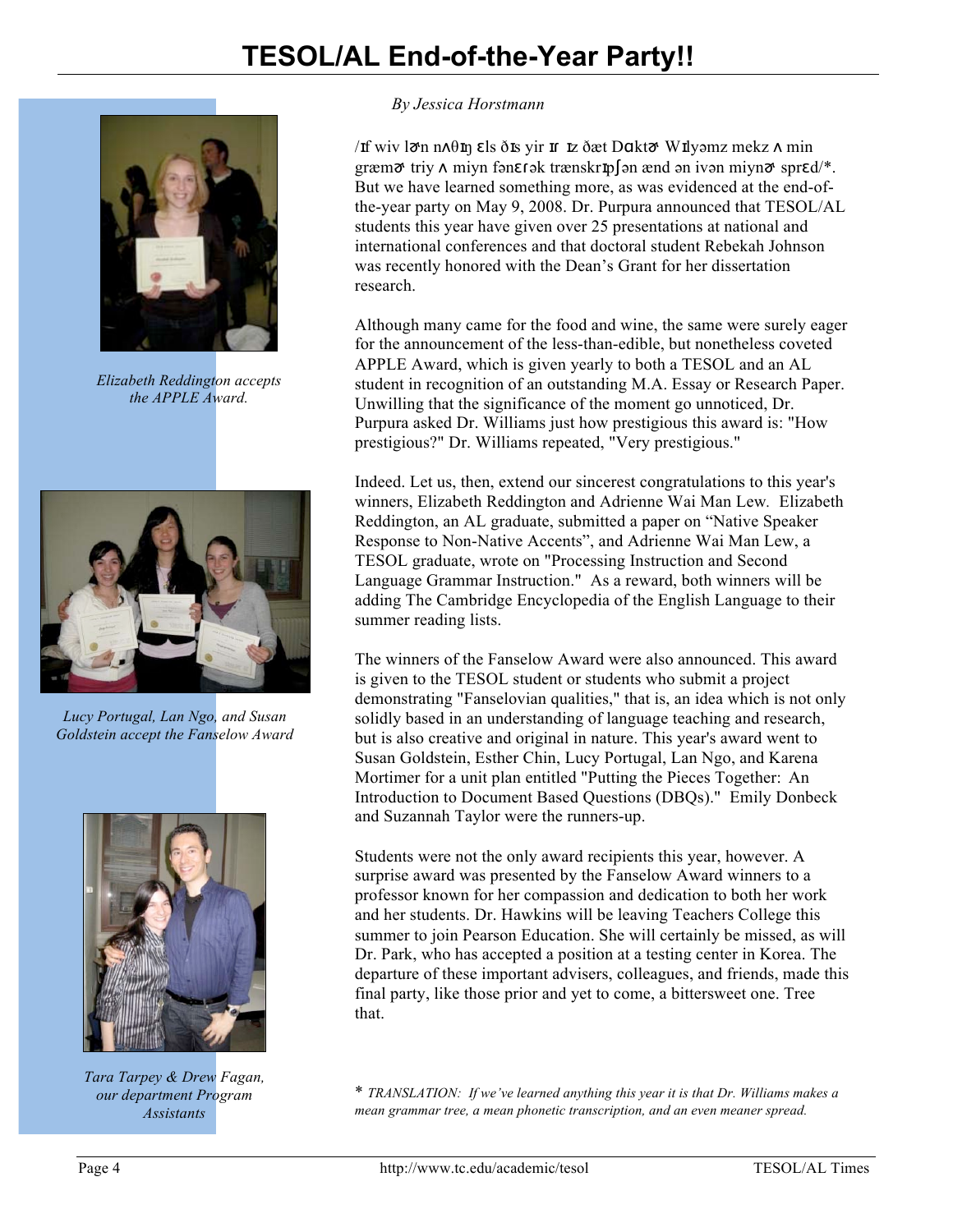## *Reporting on the End-of-the-Year Party from the Foodie Angle*

#### *By Catherine Box and Sarah Creider, food connoisseurs*

Tucked away off a dusty hallway in an institutional building in Morningside Heights lies a room that is transformed into a fabulous eatery twice a year. Few New Yorkers will have the opportunity to enjoy this dining experience, as it is reserved only for those who draw intricate grammar trees and talk passionately about the differences between Communicative Language Teaching and Grammar Translation methods. The celebrity chef at this exclusive venue is, arguably, the most gifted drawer of grammar trees in the Western Hemisphere, with his work being raffled off at exclusive events and filmed on You Tube. A few times a year, however, Howard Williams, much-loved linguist and professor, becomes an equally revered chef.

Meals are served family-style at this establishment, with the wait staff doggedly running back and forth to the kitchen carrying delicious dish after delicious dish piled high on computer carts. Among the house specialties are smoked fish, king-sized prawns served cold with a vinaigrette, a selection of pâtés and fine cheeses, fresh taboule, and tender spring asparagus. The smoked salmon was particularly popular, with one customer (three-year old Océane) declaring, "Yum, Mommy! Nemo tastes good!" It is surprising that such a delectable array of comestibles is presented at an institution whose regular canteen has not received such rave reviews. This Chef Williams is definitely a keeper!

If you are lucky enough to be invited to sample this wonderful food, make sure you come early. Seats are at a premium, and may be more appropriate for taking a threehour Advanced Syntax test then for enjoying a scrumptious meal. Given the quality of the food and the painstaking presentation, one might expect dim lighting and fresh flowers at every table. Unfortunately, the décor, which consists of dusty chalkboards and peeling paint, does not live up to the cuisine. The harsh fluorescent lights are equally disappointing. On the other hand, regular customers greatly enjoy an extensive wine selection, which seems to soften any discomfort created by the venue.

We would advise Chef Williams to give up his day job, but we couldn't imagine Teachers College without him.



*Julian Chung and Andy Schouten contemplate just how good the food really is.*



*Jessica Wu shows off her plate of desserts.*



*Sharon Balani and Veronica Villanueva pose for the camera.*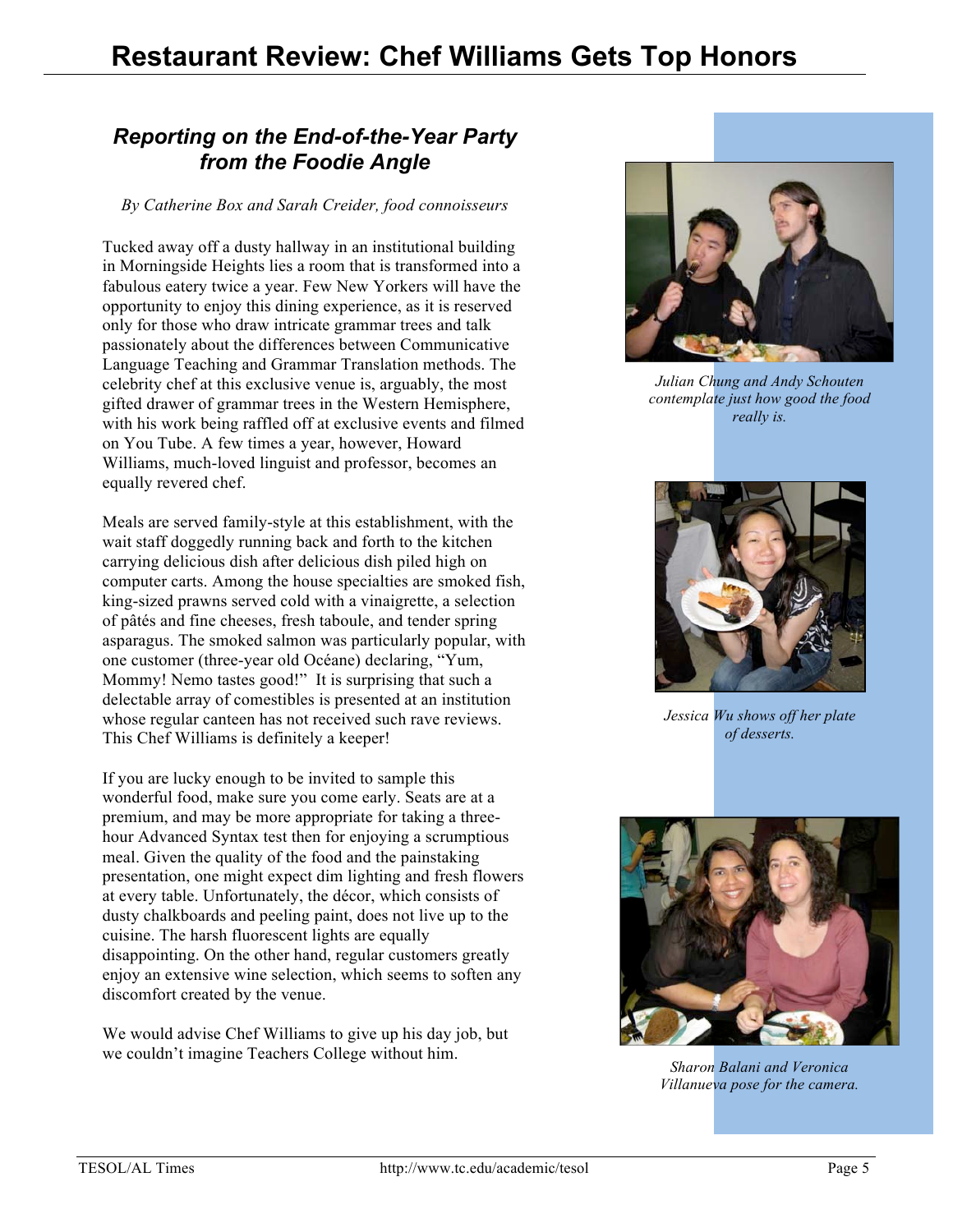## *Van Patten's Colloquium Talk*

*By Nobi Kamiya*

As we sat down, a piece of paper was distributed to students. What? Aren't we supposed to be here to listen to what Processing Instruction is? Is participation required?

Bill VanPatten, whose name and articles I have read many times, had the afternoon Colloquium. The title was "Why Replication is Important in Instructed SLA." I have been to many lectures delivered by famous professors, and it is not rare to be disappointed by their boring rigmaroles. But Bill VanPatten is not only a researcher and a teacher, he is also a comedian. It was not just a lecture on SLA; we also had a bit of stand-up comedy. Needless to say, we enjoyed his talk and laughed at his humor. I hope no one choked on their drink or food – sometimes his jokes came out of nowhere.

VanPatten emphasized the importance of replication in SLA research. In order to do so successfully, he advocated the following: communicate with other researchers, explore the intervening variables in studies that you plan to replicate, and be mindful of your conclusions – stick to the data. He also recommended four studies that are in need of replication, a mission some of us may want to undertake.

It turns out that the paper handed out to students at the beginning was for a raffle; his book was given to one student. I could not see if the book was of SLA or his novel. Whichever it was, I am sure it is full of wit that everyone would enjoy. But be careful not to eat or drink while reading it because you will be overwhelmed by processing two things at the same time according to VanPatten (e.g., 1990).



*Yen-Fen Liao, Bill VanPatten, and Phil Choong.*

#### *APPLE Lecture By Megan Stotts*

In Dr. Han's introduction to the afternoon's second lecture, she asked the question, "Is Professor VanPatten real or fictitious?" In light of his numerous accomplishments and accolades, he seems more myth than man. However, he is real, and he is hilarious. The 90+ students, professors, and associates who attended "Processing Instruction, Meaning-based Output Instruction, and Dictogloss: A Comparative Study (and Some Sundry Observations)" got to enjoy more of his humor, but also gained a lot of interesting information. His thorough discussion of the literature that prompted his studies, others' attempts at replicating his original processing instruction (PI) study (VanPatten & Cadierno, 1993) and his own current research was incredibly informative, but also peppered with jokes that both gave my brain a rest and made the material less daunting for this SLA novice. The lecture's main focus was VanPatten's recent research at Texas Tech University on PI, meaning-based output instruction (MOI) and dictogloss (DG) and how they affect the acquisition of Spanish word order and clitic object pronouns. Very simply put, VanPatten and his colleagues found that students who received PI did better on comprehension and reconstruction tasks than those with MOI and DG, but those students who received MOI did slightly better on production tasks. The control group, who received traditional instruction, underperformed on all tasks.

VanPatten also looked at how explicit instruction affects students' success with PI, MOI, and DG tasks. It seems that DG is completely dependent on explicit instruction, PI seems to be the least dependent, and, coupled with MOI, it improves students' ability to interpret input. Given his findings, VanPatten concluded that PI is slightly more advantageous than the other models of **instruction** 

The topic of successfully replicating studies reemerged when VanPatten discussed others who have tried to test the findings of the 1993 study, which determined PI to be more effective than traditional instruction in improving learners' ability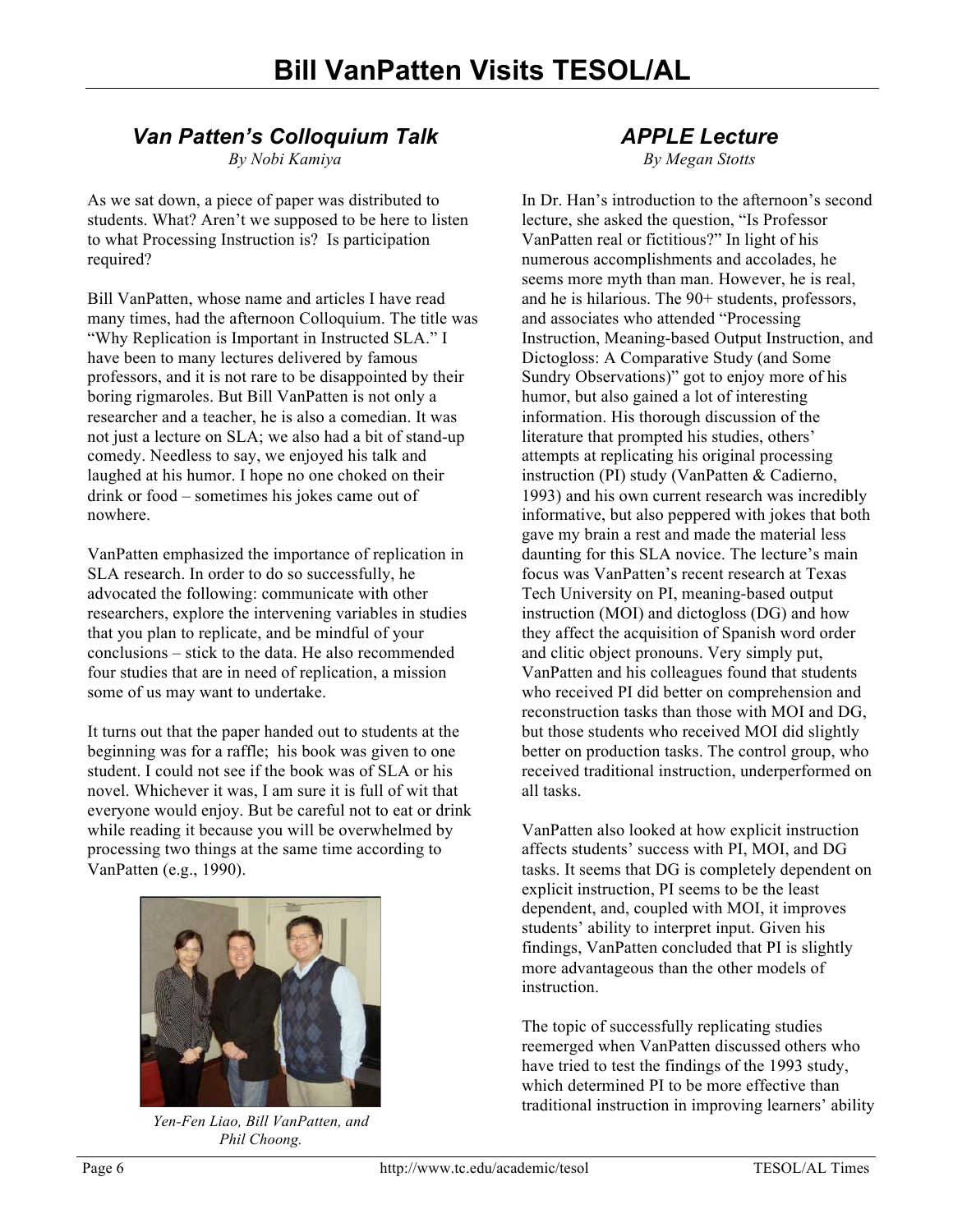to process input. His current study is a replication of this original study with Cadierno, but has been altered to also elicit information about the effectiveness of MOI and DG tasks in second-language instruction.

In his closing remarks, VanPatten stated that it is possible that each language has "three or four things that can cause ripples throughout the system, causing [learner's target-language grammar] to restructure" and become more native-like. His studies show that attacking these key features using PI is an effective way of causing these "ripples." When I heard this, I was very excited. How can we as language teachers use PI in our own classrooms? Sadly, we shouldn't - VanPatten reported that teachers have had little success implementing PI activities because effective use relies on knowledge of mental processing strategies. He instead suggests that PI tasks be left to computer-lab activities designed by experts while the classroom provide what students can't get elsewhere.

#### **DEFINITIONS:**

**Dictogloss (DG):** Focus-on-form grammar-instruction task derived from traditional dictation exercises. It relies on output and usually includes four steps: preparation, dictation, reconstruction and analysis with correction. It often relies heavily on meta-language. (Qin, 2008)

**Meaning-based Output Instruction (MOI):** Focus-on-form grammar instruction derived from traditional instruction. It consists of a grammar explanation and meaningful outputoriented language activities, but does not contain the mechanical drills present in traditional instruction. (Farley 2004)

**Processing Instruction (PI):** Focus-on-form grammar instruction that includes explicit information about the target structure, an explicit explanation of common L2 learner methods of processing the structure inefficiently (and how to process it more efficiently), and structured practice exercises requiring students to interpret input by utilizing efficient strategies for making form-meaning connections. (VanPatten and Cadierno, 1993)

**Traditional instruction**: Grammar instruction that consists of an explanation of a target-language structure followed by movement from mechanical to meaningful exercises, ending with communicative activities. (Wong, 2004)

Special thanks to Lan Ngo for her help and advice.

# **Laughs for Linguists**

#### *Contributed by Alyssa Francis*

The village blacksmith finally found an apprentice willing to work hard for long hours. The blacksmith immediately began training the lad. He instructed, "When I take the shoe out of the fire, I'll lay it on the anvil; and when I nod my head, you hit it with this hammer."

The apprentice did just as he was told. Now he's the village blacksmith.

*From: http://www.workjoke.com/projoke81.htm*

An English teacher wrote these words on the whiteboard: "woman without her man is nothing". The teacher then asked the students to punctuate the words correctly.

The men wrote: "Woman, without her man, is nothing."

The women wrote: "Woman! Without her, man is nothing."

*From: http://english-humor.blogspot.com/*

Teacher: Today, we're going to talk about the tenses. Now, if I say "I am beautiful," which tense is it?

Student: Obviously it is the past tense.

*From: http://iteslj.org/c/jokes.html*

The setting: A French Restaurant

Diner to the chef: I love your "Soup du Jour" but why does it taste different every day?

*From: http://www.letspeak.com/Krikkrak9.htm*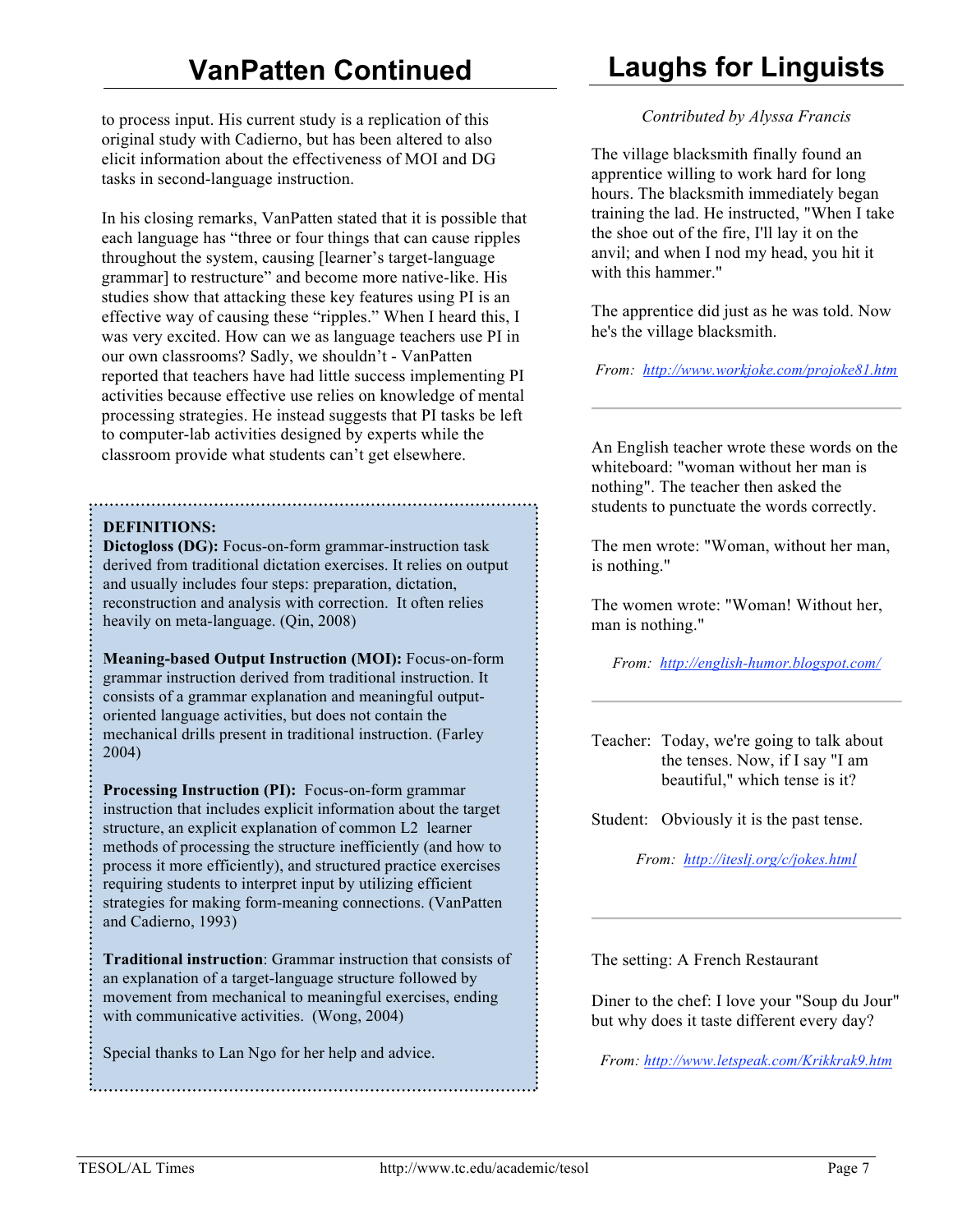*Graduates from the TESOL/AL program were asked about future plans and favorite Teachers College memories.*

|                             | <b>Future Plans</b>                                                                                                    | <b>Favorite Memories</b>                                                                                                                                                                                                                                                                                                                                                                                                                                              |  |  |  |
|-----------------------------|------------------------------------------------------------------------------------------------------------------------|-----------------------------------------------------------------------------------------------------------------------------------------------------------------------------------------------------------------------------------------------------------------------------------------------------------------------------------------------------------------------------------------------------------------------------------------------------------------------|--|--|--|
| Yukako (Yuka)<br>Hatakeyama | Going to look for a job back in<br>Japan!                                                                              | Group meetings for Socio presentation, countless (!)<br>meetings for Assessment paper, hanging around in<br>Everett Cafe and nearby restaurants, many sleepless<br>nights preparing lesson plans for my dear CEP<br>studentsand, of course, commencement!                                                                                                                                                                                                             |  |  |  |
| Yoko Kinoshita              | Teaching at a public high school in<br>Japan                                                                           | All the end-of-semester parties with my friends                                                                                                                                                                                                                                                                                                                                                                                                                       |  |  |  |
| Shee-Eun Lee                | Teaching in a private language<br>school                                                                               | Graduation party at Boat Basin & Columbia graduation<br>ceremony.                                                                                                                                                                                                                                                                                                                                                                                                     |  |  |  |
| Yuriko Hirota               | Teaching EFL in Japan                                                                                                  | I taught ESL for the first time in my life in the CEP. I<br>learned a lot from my wonderful partner, enthusiastic<br>students from different countries, and warm observation<br>feedback from my instructors and peer teachers. Many<br>thanks to you all!                                                                                                                                                                                                            |  |  |  |
| Aimee Cegelka               | Research Coordinator at the<br>Jewish Home and Hospital Lifecare<br>System                                             | I have to say that I will never forget advanced syntax, the<br>assessment project, and pretending to be lost in Riverdale<br>trying to duplicate the rapid anonymous survey for<br>Waring's sociolinguistics class.                                                                                                                                                                                                                                                   |  |  |  |
| <b>Emily Donbeck</b>        | Teaching at a NYC public school                                                                                        | I really loved the experience of getting to talk as a<br>student teacher representative at the TESOL conference<br>on a panel with Hawkins, Hruska, Balbi, and Labov--<br>that was awesome, particularly the three times we all met<br>up to discuss our talk prior to the conference. I was very<br>inspired by being able to get a closer look at the field I<br>have chosen to pursue through informal dialogue with<br>my professors. I'm very grateful for that. |  |  |  |
| Masako Ishikawa             | No specific plans                                                                                                      | It is very hard to choose one, but I miss chatting over<br>coffee with my friends at the cafe before classes.                                                                                                                                                                                                                                                                                                                                                         |  |  |  |
| Shan Xiang                  | Teaching Chinese at a university in<br>California                                                                      | The graduation commencement with all my fellow<br>students.                                                                                                                                                                                                                                                                                                                                                                                                           |  |  |  |
| Yasemin Inal                | Teaching ESL at a<br>university/community college in<br><b>NYC</b>                                                     | The friendships that I have made with so many wonderful<br>people, the classes that I have thoroughly enjoyed,<br>teaching at the CEP, the amazing professors. TC has<br>been the best place for me to study with its diverse<br>atmosphere and endless opportunities. I feel blessed to<br>have been a part of it.                                                                                                                                                   |  |  |  |
| Nobi Kamiya                 | PhD in Second Language Studies at<br>Michigan State University in order<br>to get an autograph from Dr. Susan<br>Gass. | I will always be grateful to Professor Williams for caring<br>so much about his students and for taking the time to get<br>to know us. I always enjoyed reading his detailed sincere<br>comments on my papers and listening to his funny stories<br>during his office hours.                                                                                                                                                                                          |  |  |  |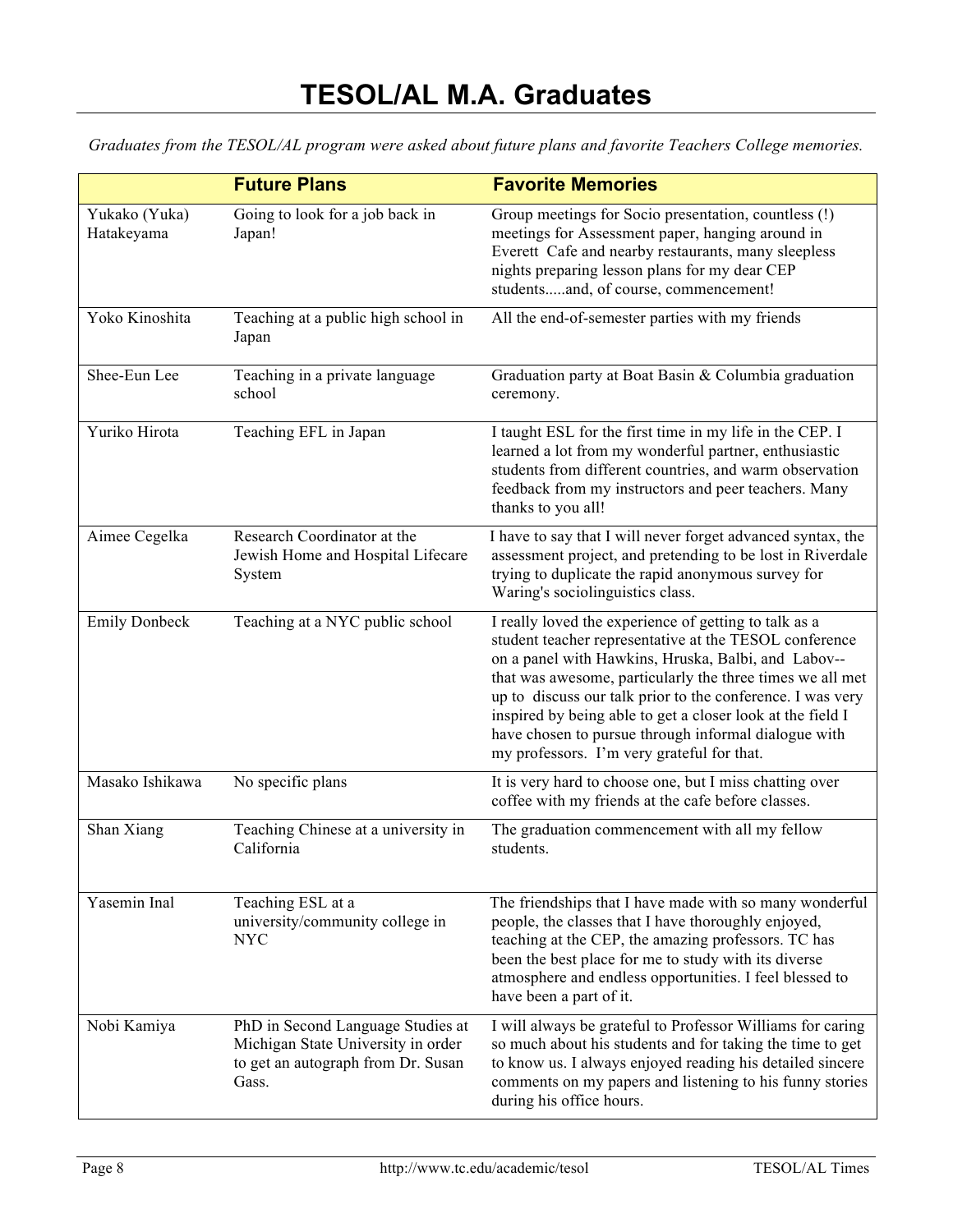## *Elizabeth Baldwin MA, Applied Linguistics 2000*

My coursework in Applied Linguistics at TC piqued my interest in the linguistic side of law from statutory interpretation to how speaking style and pragmatics affect testimony. After completing my MA, instead of returning to teaching TESOL and literacy (something I had done for 5 years before enrolling at TC), I pursued a JD in Seattle,WA. As I suspected I would, I loved legal studies, and I quickly got connected to the public interest immigration law community here in Seattle, working through law school at Northwest Immigrant Rights Project.

Upon graduation, I clerked for the Washington State Court of Appeals; then I took a job as the Children's Legal Rights Coordinator at Volunteer Advocates for Immigrant Justice, a non-profit providing support to pro bono attorneys who take removal defense cases. At the end of my clerkship, I became a mother for the first time, and I found that my job was taking me away from my daughter more than I wanted.

This January 2008, I decided to return to teaching TESOL and literacy with the hopes of finding more balance in my life. It has been a wonderful transition back to teaching. I have been teaching "Worksite Literacy" through the non-profit Asian Counseling and Referral Service in Seattle, teaching factory workers and loving every minute of it. What a privilege it has been to have such a rewarding and flexible profession available to me at this demanding time. I now await the arrival of our second child around May 5, 2008; and more than ever, I am thankful for my TC education. I still pull out my TC text books with regularity. Best to everyone there!

## *Cecilia Chan MA, Applied Linguistics 2001*

After I graduated from TC, my husband and I moved to Los Angeles, California in 2001. Soon after, I started teaching ESL part-time at Los Angeles Mission College. That was my first experience teaching at a credit ESL program at a community college. In 2004, I officially became a "freeway flyer" when I accepted another teaching assignment at Oxnard College, a school 40 miles away from our home. In my first semester at Oxnard, I taught a 50-minute class that met three times a week. Despite hefty gas expenditures and an unpredictable commute on the 101 Freeway, I have never regretted taking the assignment and teaching ESL to immigrants in the area.

Teaching ESL at the community college level is even more rewarding than what I had imagined. I have met wonderful students whose hard work and motivation truly energize and inspire my teaching. Many of the students work full-time, take classes, and complete homework assignments after putting their children to bed. The best reward for me has been when students come and personally tell me how much they have learned and want to thank me for it. What they probably don't know is how much their lives and stories have enriched me as an individual as well.

I currently work as a full-time ESL instructor in the English Department at East Los Angeles College in Monterey Park, California. Before I came to the U.S. from Taiwan, I never thought I would have the opportunity to be teaching English in the U.S. Now when I look back on my career in the past few years, I see that the M.A. program at TC gave me an excellent preparation to be a competent ESL instructor, and the experience I acquired working part-time provided me with the confidence I need in the classroom. I am very excited about this new stage in my teaching career.

## *Joshua Borden – MA, Applied Linguistics 2002*

I am currently a lecturer at National Central University in Taiwan, where I teach classes in EFL, intercultural communication, and an introductory class on sociocultural linguistics called "Language, Culture and Society." Among my professional activities, I am serving as Chair-Elect of the TESOL organization's Intercultural Communication Interest Section, and recently received an Overseas Research Studentship Award for PhD studies in the UK.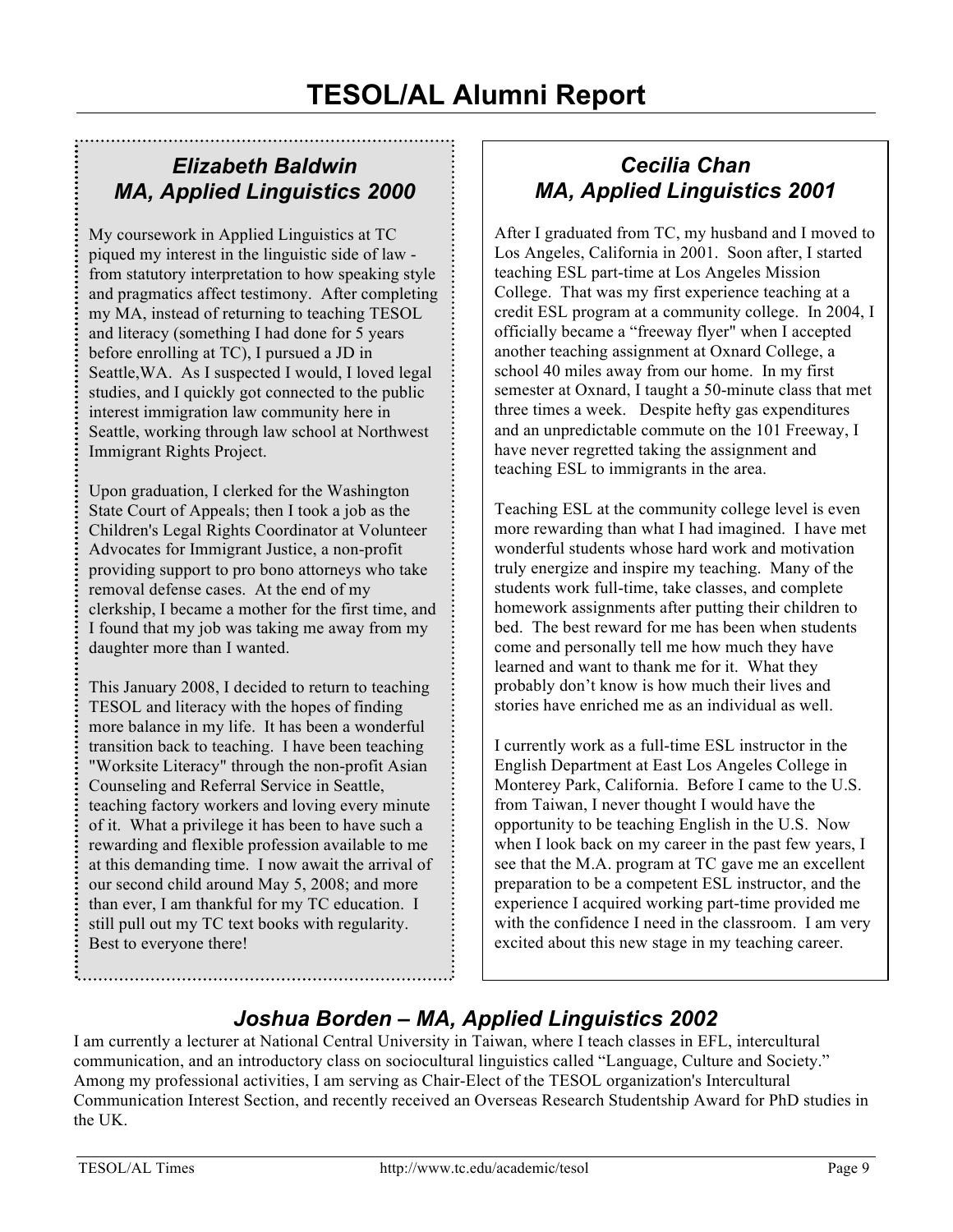## **Augmenting Intellectual Community Engagement at Linguistic Conferences and Institutes**

#### *By LaNysha Adams*

Linguistically relevant academic conferences, such as the Linguistic Society of America (LSA), the American Council on the Teaching of Foreign Languages (ACTFL), and the American Association for Applied Linguistics (AAAL), are hotbeds for making personal connections – with the researchers you've been reading all year long, graduate students, future employers, potential collaborators, editors of new journals, and researchers from other industries.

AAAL 2008 took place in Washington, D.C. and was significantly smaller than TESOL. The conference focused on hot issues in the field and speakers included everyone from the applied linguistics spectrum. Of particular interest to me were colloquia on reading acquisition in second language learning; assessment of language acquisition as it relates to migration and citizenship issues; language and technology; and fluency, accuracy and complexity in SLA.

TC's Dr. Fuchs, who specializes in technology-based teaching and learning, organized the Language and Technology Colloquium. One fascinating aspect of this panel of speakers, in addition to their emphasis on electronic literacy as an innovative approach to second language acquisition, was the lively debate that came out of a discussion centered around entertainment and the influence of uneducational games on educational technology.

Even the Colloquium discussing the methodological and theoretical perspectives in SLA was hot: Rod Ellis, Peter Skehan, Diane Larsen-Freeman, Robert DeKeyser, Peter Robinson, Lourdes Ortega and John Norris battled about which aspects of language are acquired by individual learners later versus those that are (generally, for all language learners) complex. Diane Larsen-Freeman ended the panel discussion by emphasizing a focus on "individual patterns that introduce learner agency" and for SLA researchers to ask "How can we build learner goals into our research?"

I left the conference feeling rejuvenated, excited and with more questions than when I arrived. It was thrilling to see theorists with different perspectives battle it out verbally because it concretized the theories I struggled with in SLA. AAAL is also one of the few places where you

have access to leaders in the field challenging each other in the same space that you can ask questions and "jump in" on the discussion.

Annual conferences are not the only places to meet other researchers, hear the results of the latest research and to bounce your ideas off of people. The LSA has annual Institutes and biennial Summer Meetings. The Summer Meetings are geared towards graduate student needs and serve as a professional development mechanism for academia and industry. If you present at the Summer Meeting, you are paired with an established professor in your area of interest, and mentored by that professor for your presentation and the research beyond.

# **CEP/CLP Update**

The Community Language Program continues to provide foreign language instruction. Foreign languages taught include: Chinese (Maggie Gu, Yuan Wang, Yi-Chen Chiang, and Vivian Huang), French (Catherine Box & Emily Sharma), Japanese (Nobi Kamiya), and Spanish (Emily Sharma).

The CEP Master Teachers continue to provide valuable assistance to our teachers-in-training. Master Teachers during this year included:

- Ruhma Choudhury (Spr. '08, Fall '07),
- Drew Fagan (Fall '07, Spr. '08, Sum. '08),
- Bahar Octu (Fall '07, Spr. '08, Sum '08),
- Chris Rogicki (Fall '07, Spr. '08),
- Sharon Balani (Sum. '08).



*CEP Staff from L to R: Monika Ekiert, Phil Choong, Heather Tatton, Bora Sohn, Vicky Chang, Alicia Kim (Stephanie Yang not pictured)*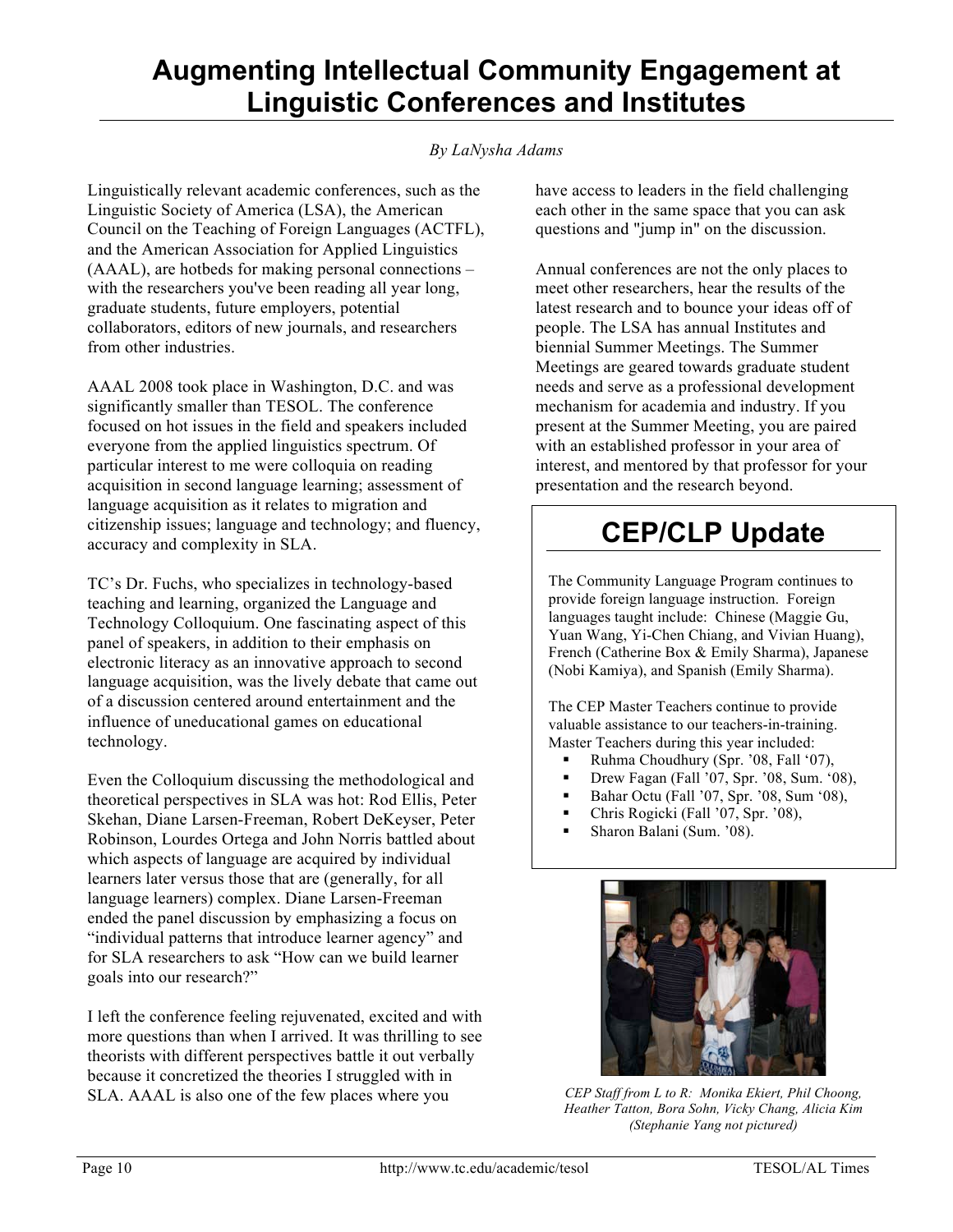#### **Continued from page 3**

systematically to examine their instructional practices. Pearson's role is to support and train the teachers in shaping and examining their instructional work in the teams, and to work with administrators in developing support for these endeavors. Already teams of teacher facilitators in the Los Angeles Unified School District (and elsewhere around the country) have had the opportunity for training that leads them to think about what is required for teachers to productively discuss, plan, deliver and analyze their teaching and student work as it relates to their planning and delivery of instruction. They are really looking at teaching not solely related to test scores for example, but also to understand what kinds of discussions about teaching are happening and what actually happens in the classrooms. This tends to provoke the question of what exactly teaching is, what the role of instruction is, what it looks like, and how teachers' conversation changes over time in relation to that. Behavior over time changes, and they're looking at how this concept ultimately affects students--not only teachers' perceptions of what is going on, but also the students' active engagement in the learning process. What becomes really important is that all the traditional tasks that teachers do (lesson planning, conversations with each other, materials that they use, etc.) in addition to the discussions they have and the classroom discourse that results from that, will be studied. Also really important is the notion of collaboration—that successful teaching is achieved with teachers working together to understand what they are doing and why. Finally, the learning teams go through a cycle that provides for the on-going examination of instruction. As the team of teachers enter into the cycle, they identify an area that they want to work in; they meet together to talk, they do plans, they try parts of them, they discuss what the results were, and they revise it according to what they find. So there is a close-knit group of teachers doing this throughout the year, and learning teams are set up throughout the summer where Pearson brings teams of teachers together to learn how to facilitate productive and systematic examination of practice. Because it is so deeply connected to the work of teachers and students in the classroom, it's so exciting, precisely because it is so attached to real life.

#### *Upon your exit from TC, what would you like to say to your current students and to the new students entering into our field?*

I have been thinking about this a lot lately. Remember that you are not just teaching a subject, you are teaching people. The work that you are doing is some of the most important work in the world. People can talk about research, and people can talk about practice, they can split it up any way they want, but for me teaching is where the rubber meets the road; it is far more complex than research and far more complex than knowing a list of practices to do. It is where you really are thinking, acting, and interacting with real life on a day-today basis and don't miss life. Make sure you don't become too wrapped up in what you were going to do and forget to pay attention to the people that are in front of you. One of your biggest goals should be to carve out time to think about what you are doing, and to seek communal support from fellow practitioners and students that will help you gain those insights. Never lose sight of the fact that what you are doing is enormously complex. And because of the complexity you can't be too welleducated, too well-read, too creative, or too open; it will demand the very best from you. Teaching has immense rewards because you are involved with real work and people. It is an interactive dance that is enormously rewarding and enormously demanding. Look for those congruencies and realize that it is a complex activity and throw yourself into it - be proud of what you are doing because it is really important work.

#### **TC TESOL / AL TIMES is produced by the TC TESOL / AL Programs.**

**Editor**: Heather A. Tatton-Harris **Faculty Advisor**: Dr. Howard Williams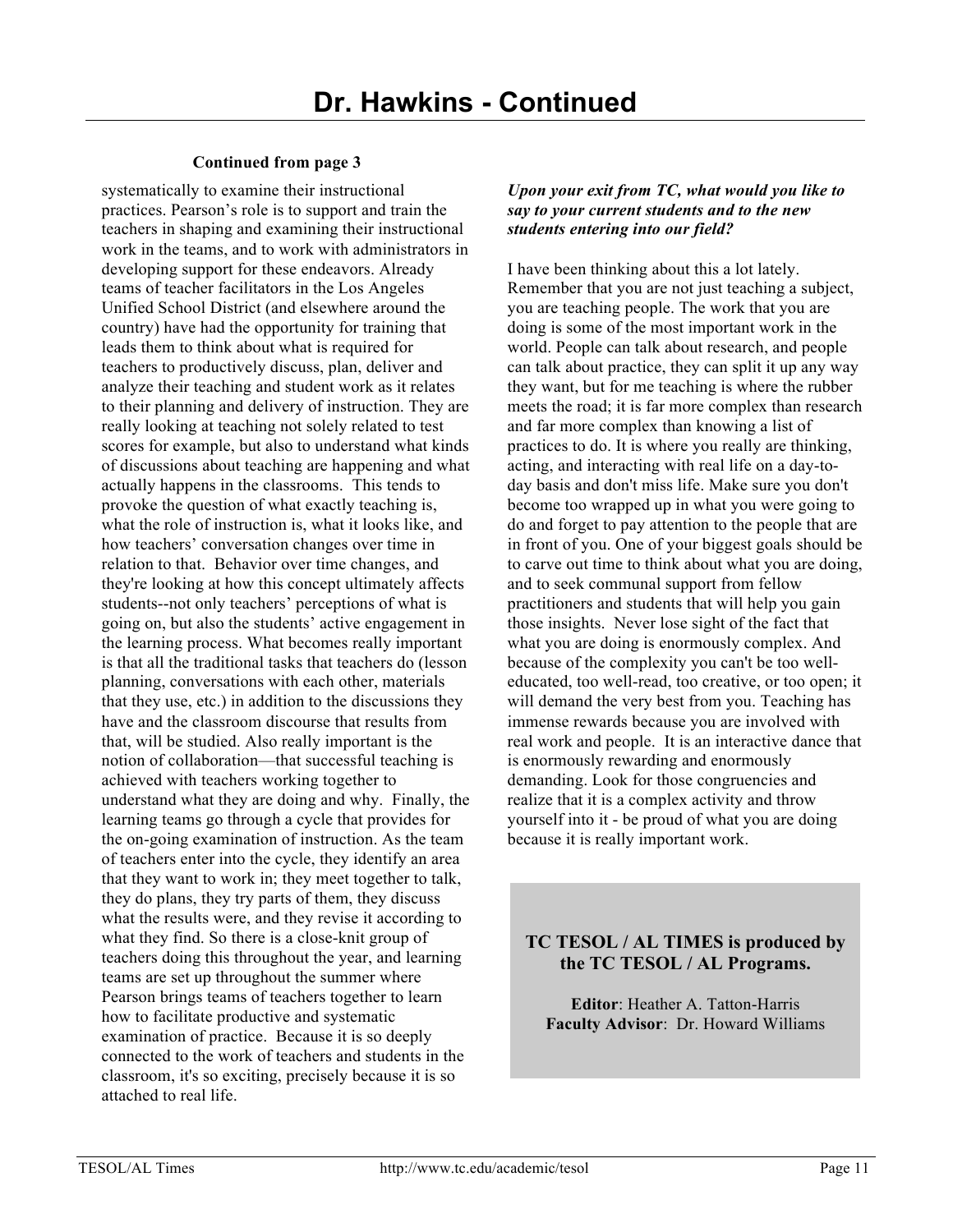# **MA TESOL Students Present at JALT**

#### *By Tara Tarpey*

In November 2007, Joachim Castellano, Skye MacLeod, and I, all graduates of the MA-TESOL program, embarked on an adventure in Japan. Months earlier, we had decided to apply to a handful of conferences with the hope of demonstrating a project we had done together in which we incorporated Web 2.0 applications into an Advanced Studies CEP class.

One of the conferences we had applied to was JALT: The Japan Association of Language Teaching Annual Conference, in Tokyo, Japan. When we found out that our presentation was accepted, the three of us, along with our friend Naoko Kiyosawa, decided to take the opportunity and plan a week-long trip that would culminate with the conference. Not only did we want to explore as much of Japan as possible, with Naoko generously being our guide (and translator!), but also, Joachim and Skye, who work for the Teachers College AfterEd Channel (www.aftered.tv), decided to film a few episodes to be published upon our return. The outcome of our planning was an itinerary that included six cities: Nagano, Osaka, Kyoto, Mt. Koya, Hiroshima, and Tokyo!

Our presentation was entitled TESOL 2.0. The most successful part of the curriculum we had designed was a semester-long blogging activity; using Blogger, students had created both an online visual dictionary and an online magazine. Thus, our presentation at JALT detailed the nature of the blogging projects, showed transcripts and a video from the class to demonstrate how the projects encouraged learner autonomy and confidence, and finally shared a step-by-step guide to implementing the projects.

Presenting at the conference was an amazing experience. The conference was held at a youth center in Shibuya, and it was strikingly organized and high-tech. During our time there, we were able to meet many interesting and talented professionals from a variety of countries and in all areas of education. Overall, JALT2007 was an unforgettable conference experience. Arigatou, Japan!

A video about our stay with Buddhist monks on Mt. Koya can be seen at: http://aftered.tv/index.php?q=node/73



*From L to R: Skye MacLeod, Tara Tarpey, Yoko Kinoshita (Japan host and TC MA Grad), Joachim Castellano, and Naoko Kiyosawa*

# **Congratulations Doctoral Grads of 2008!**

**Kahn, Gabrielle**, "The Social Unfolding of Task, Discourse, and Development in the Second Language Classroom". Major advisor: Dr. Beebe

**Kim, Ji Hyun**, "Focus on Form in Communicative EFL Classrooms: A Study of Learner Recognition of Recasts". Major advisor: Dr. Han.

**Krohn, Nitza**, "The Hebrew Language Needs of Rabbinical Students in the Conservative Movement". Major advisor: Dr. Purpura.

**Kwon, Eun Young (Rose)**, "Cross-Linguiustic Influence and 'Universal' Development Patterns in Child Second Language Acquisition: A Longitudinal Study". Major advisor: Dr. Han.

**Wiseman, Cynthia**, "Investigating Selected Facets in Measuring Second Language Writing Ability Using Holistic and Analytic Scoring Methods". Major advisor: Dr. Purpura.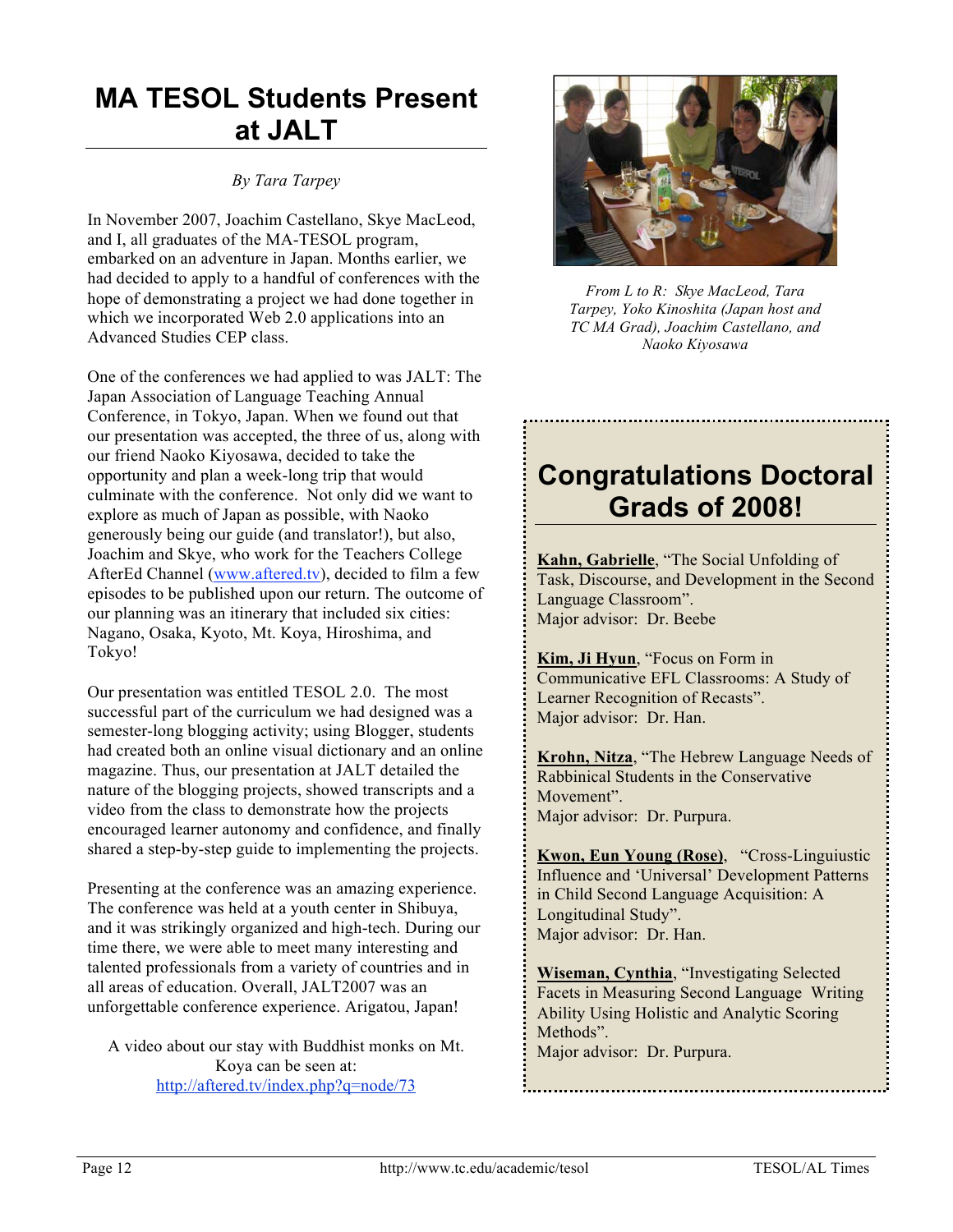# **TESOL Certificate Program Goes Global**

#### *By Dr. Linda Wine*

The TC TESOL Certificate Program will go global this year. In addition to our regular summer program in New York, we will be offering a program for 35 Jordanian in-service English teachers at the King's Academy outside Amman. The program has been designed and will be delivered by Teachers College staff. It is sponsored by Her Majesty Queen Rania Al-Abdullah and the Columbia University Middle East Research Center (Amman, Jordan) in partnership with the Queen Rania Teacher Academy the Jordan Education Society, and the Jordanian Ministry of Education. The program is hosted by the King's Academy and supported by the International Academy – Amman. It includes three weeks of coursework in the summer, distance fieldwork/independent study over the fall, and a final three weeks of coursework in January 2009.

This summer, Linda Wine will run the program in Jordan and teach a workshop on intercultural communication; Jim Purpura will teach a workshop on phonetics; Charles Combs will teach a mini-course on Second Language Acquisition, and Barbara Hruska will teach Classroom Practices, as well as the Practicum; and we are especially pleased that Afaf Khoshman, a graduate of last year's program, will join us as a T.A. (see Afaf discussing her experience with us last summer by clicking on the link near her picture on our home page (www.tc.edu/tesolcertificate). Over the fall, Barbara Hruska will continue to coach the students through a number of assignments, including an on-line discussion board. The line-up for January classes includes a return engagement for Barbara Hruska to conclude her Classroom Practices/Practicum course and Carolin Fuchs teaching CALL. We are also trying to entice Howard Williams (always a favorite with Certificate Program students) to take his new Pedagogical Linguistics course on the road.

While Linda is in Jordan, Monika Ekiert will run the program in New York. Linda and Monika are being ably assisted by two outstanding TESOL MA candidates, Yasuko Morisaki and Marie-Claire Chaudoir. Summer instructors include Carolin Fuchs and Drew Fagan for Classroom Practices/Practicum; Monika Ekiert, Phil Choong, and Rose Kwon as student teaching mentors; Ji Hyun Kim for Second Language Acquisition; Hansun Waring for Intercultural Communication; Kirby Grabowski for Assessment; Carolin Fuchs for CALL; Michael Perrone for Preparing Students for Standardized Tests like the TOEFL ©; and Kristen di Gennaro for Teaching Global Business English.

As the TESOL Certificate Program matures, more and more students who begin in the program go on at TC for a TESOL MA. We would like to take this opportunity to thank two of those students who have repeatedly made themselves available for all kinds of TESOL Certificate Program functions – Maria Fisher (Summer 2006) and

Patty Lowy (Summer 2007). Linda would also like to thank all the TESOL Certificate Program students who field inquiries from prospective students and show up to brag about the program at each Open House. And a special thanks to all the alumni who agreed to be video-taped for our website: Maria Fisher, Jane Jun, Judy Heins, Nicole Whitsett, Patty Lowy, and Jon Mindel. They are a very attractive, articulate bunch. Judge for yourself by clicking on the link to their videos on our homepage: (www.tc.edu/tesolcertificate) and then please

help us by spreading the word.



*Summer 2008 TESOL Certificate Program Students and Staff including: Marie-Claire Chaudoir, Phil Choong, Kristen di Gennaro, Monika Ekiert, Drew Fagan, Carolin Fuchs, Kirby Grabowski, Ji Hyun Kim, Rose Kwon, Michael Perrone, Hansun Waring, Howard Williams, and Linda Wine*